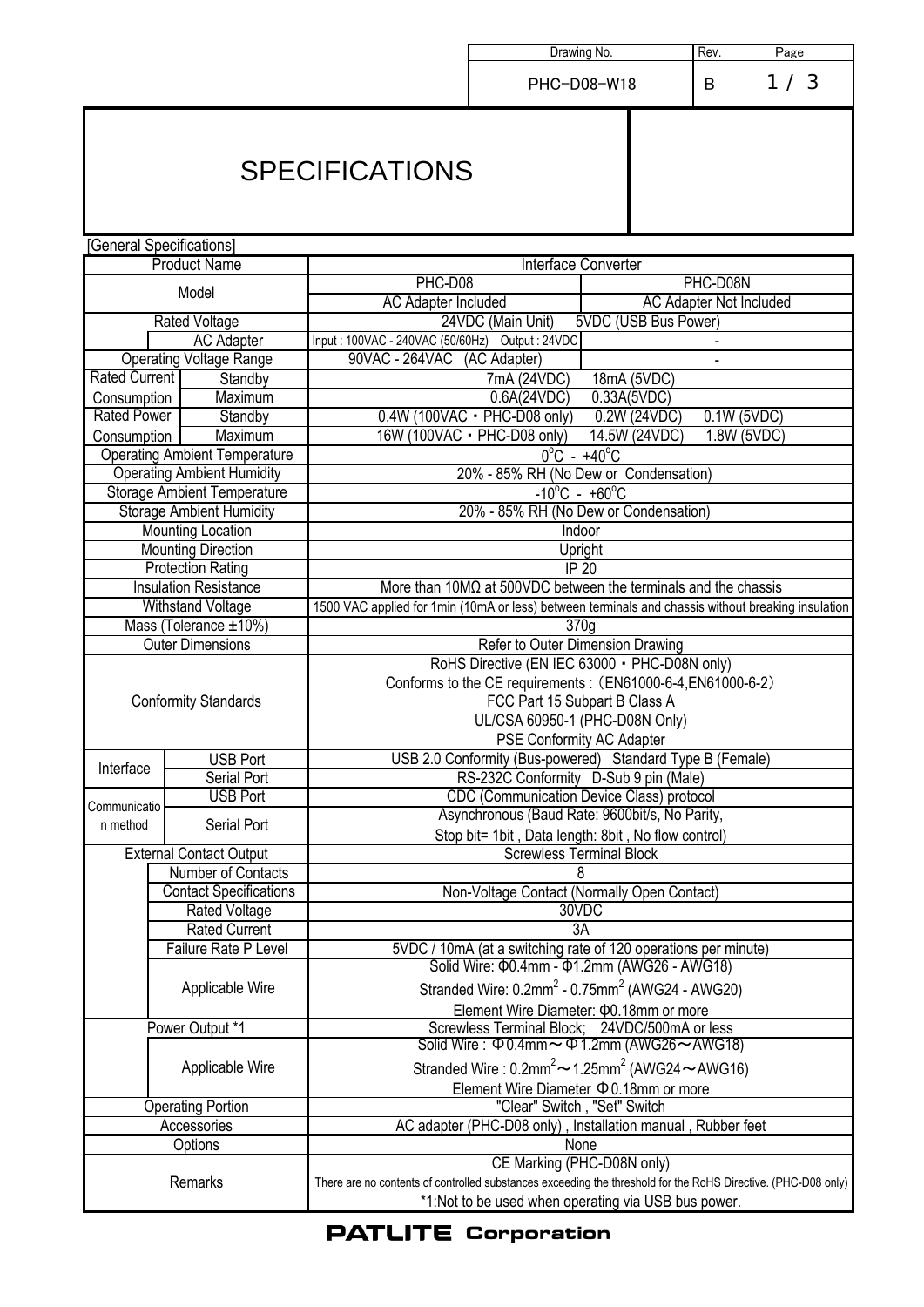| Drawing No. | Rev | ⊃age                 |
|-------------|-----|----------------------|
| PHC-D08-W18 |     | -3<br>2 <sup>7</sup> |

| <b>IFunction Specifications1</b>    |                          |                                                                                                                         |  |  |  |  |
|-------------------------------------|--------------------------|-------------------------------------------------------------------------------------------------------------------------|--|--|--|--|
| <b>Contact Output Control</b>       |                          | Contact outputs are controlled in correspondence to control commands                                                    |  |  |  |  |
| <b>ID Number Setup</b>              |                          | The Identification Number (ID) set up is controlled in correspondence to control commands,<br>and is recorded in memory |  |  |  |  |
| "Clear" Switch                      |                          | Switches off the output to turn all contacts to their normally closed state.                                            |  |  |  |  |
| Power Source Display                |                          | The operating status is shown by a power LED                                                                            |  |  |  |  |
| <b>Installation Testing Control</b> |                          | Control all contact outputs without external serial transmissioin control                                               |  |  |  |  |
| Operation Mode Switch               |                          | Operating Modes are changed with "Set" Switch                                                                           |  |  |  |  |
|                                     | Normal Operation         | This mode is used for communication frame format protocol with the PHC.                                                 |  |  |  |  |
|                                     | <b>Installation Test</b> | This mode is use to test the performance of the contact outputs after installation.                                     |  |  |  |  |
|                                     | Firmware Update          | This mode is used when updating this product's firmware.                                                                |  |  |  |  |